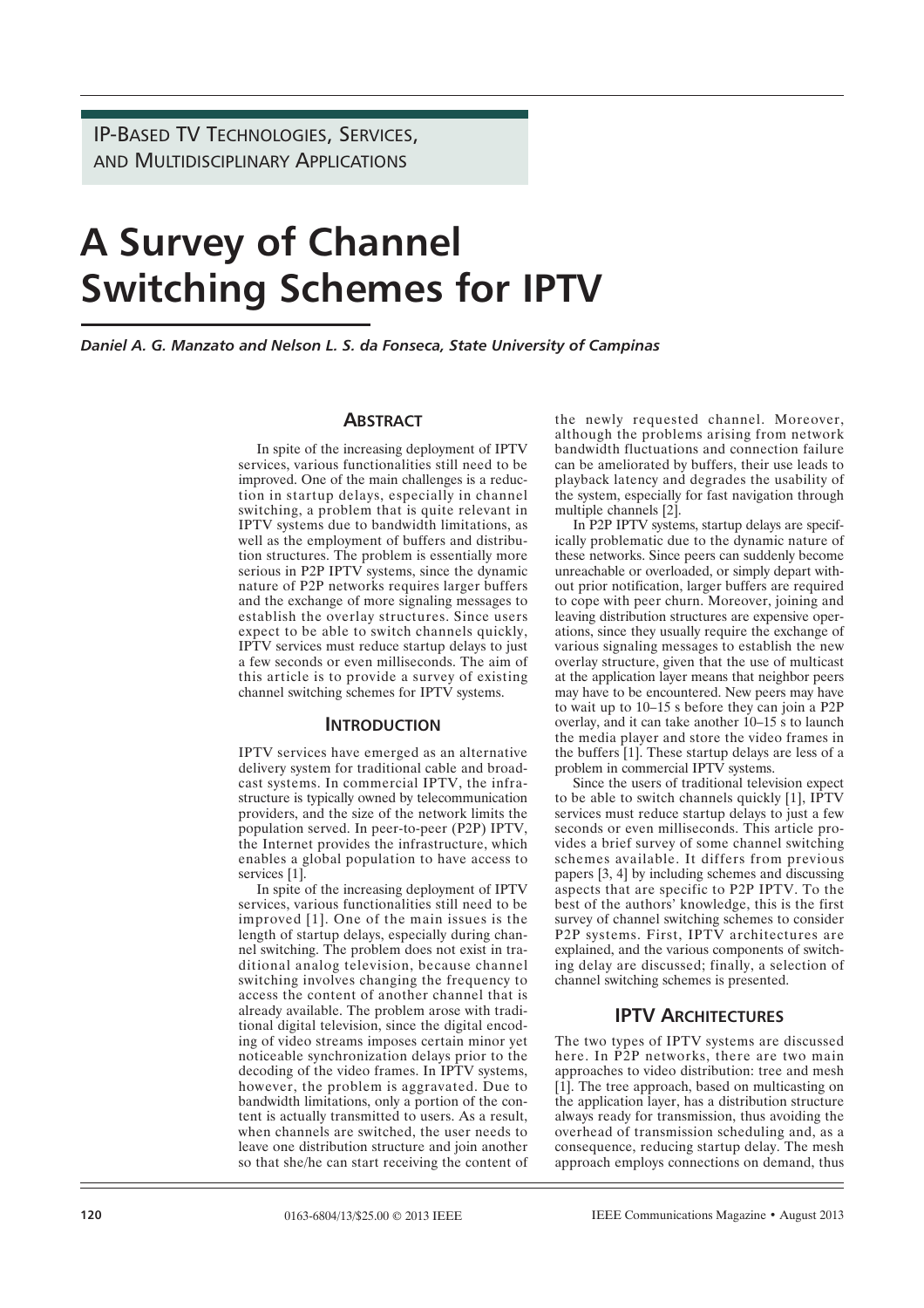

*In P2P networks, there are two main approaches to video distribution: tree and mesh. The tree approach, based on multicasting on the application layer, has a distribution structure always ready for transmission. The mesh approach employs connections on demand.*

**Figure 1.** *Example of P2P IPTV architecture with multiple distribution trees.*

avoiding the cost of maintaining an active distribution structure, although it accrues overhead for content dissemination as well as for transmission scheduling. Since one of the main challenges of IPTV systems is the reduction of startup delays, especially for channel switching, the tree approach is generally preferred [1].

An example of P2P IPTV architecture employing multiple distribution trees is presented in Fig. 1. In this example, stream providers (SPs) produce TV content from different channels and generate multiple substreams (or descriptions) for each channel by using multiple description coding (MDC). SPs are connected to other components, called dedicated super nodes (DSNs), which constitute the infrastructure layer of the architecture. DSNs are responsible for propagating and making available all the descriptions of all channels, as well as coordinating the admission of new peers into the system. Moreover, they compensate for the deficit in bandwidth introduced by peers with limited capacity.

Peers are classified into two categories, according to their capacity: temporary super nodes (TSNs) and regular nodes (RNs). TSNs have greater capacity, and cooperate in the tasks of tree management and content distribution; they are admitted by DSNs. The lower-capacity RNs, on the other hand, are admitted by TSNs via multiple distribution trees, with each tree used for the transmission of a specific description. As each TSN provides only a single channel in full quality, the channel selection of an RN will determine its admission under a specific TSN. In addition to serving a single channel in full quality, a TSN also forwards navigation descriptions of other channels, enabling fast navigation to RNs.

A typical commercial IPTV architecture is illustrated in Fig. 2. Most of these architectures are based on a well provisioned private network infrastructure with IP multicast. Streams of different channels are forwarded by TV head-ends for delivery to regional components, called digital subscriber line access multiplexers (DSLAMs), via IP multicast trees. Each DSLAM receives streams of all existing channels and aggregates the traffic from hundreds or thou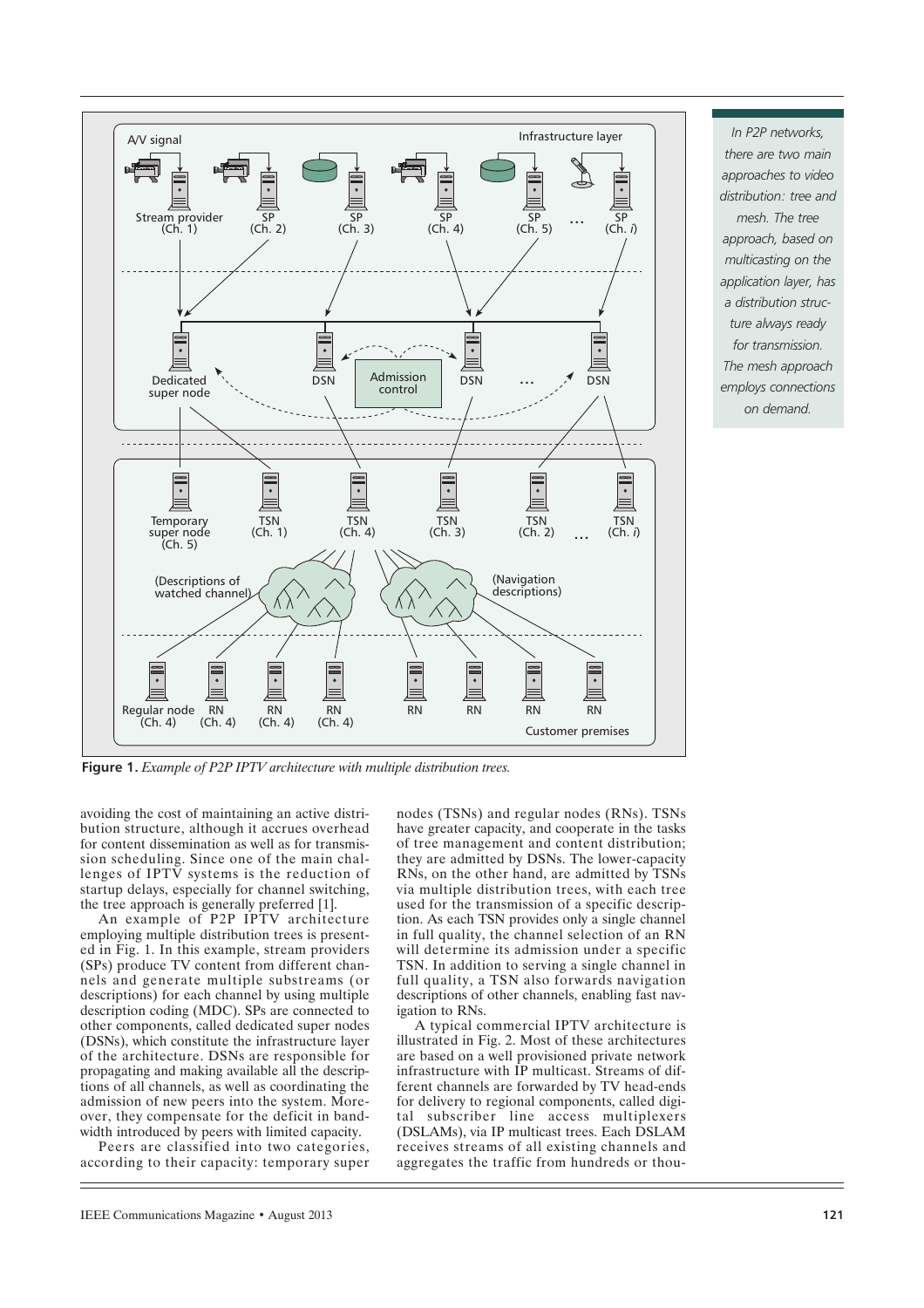sands of users. However, users' bandwidth limits the transmission to a single channel per set-top box (STB). Each available channel in the system has one distinct multicast tree per DSLAM. In the user premises, the connection is made by a home gateway, which divides the traffic for TV, telephone, and Internet access. Each enabled TV is connected to the home gateway by a separate STB.

# **COMPONENTS OF TOTAL SWITCHING DELAY**

Whenever an IPTV user decides to check what is being broadcast on other channels, she/he initiates a channel switching operation. Such an operation consists of a series of requests to view other channels, with the user watching each channel chosen for a limited period of time. The operation terminates when the user settles into a channel for an extended period of time.

Whenever a user requests a channel switching, the system configuration needs to be changed by the STB or computer software to permit the delivery of the new TV content, which



consists in changing the membership of the affiliated multicast group so that the user can start receiving packets from the stream of the new group and stop receiving packets from the stream of the current group. A Join message is first sent to the new multicast group, along with a Leave message to the current group. Depending on the system, multiple messages may be required for the establishment of a distribution structure. In commercial IPTV systems, a common protocol used is the Internet Group Management Protocol (IGMP), and a single pair of Join/Leave messages usually suffices. In P2P IPTV systems that employ multiple trees [1], on the other hand, the user is admitted into a couple of trees for each channel, demanding admittance to and departure from several groups each time a channel is switched. This scenario can be even worse in P2P IPTV systems that employ mesh [5], since peers may have to find new neighbors before sending the Join/Leave messages because active distribution structures are not available for immediate use.

The *network delay* includes not only the network latency for the exchange of signaling messages, but also the processing time at each node to set up the corresponding network state. In commercial IPTV, for example, the DSLAM and routers need time to register the requesting STB in a new multicast group, while in P2P IPTV, a group of peers will have to admit the user into their trees/mesh so that video packets can be forwarded through the new unicast connections established. This latter situation leads to longer network delays [2]. Indeed, in P2P IPTV, this network delay can be as long as 10–15 s [1], and is one of the major causes of the total switching delay. In commercial IPTV, on the other hand, the network delay is usually shorter than 100–200 ms, thus contributing very little to the total switching delay [3].

Other delays are also involved in channel switching. Even after the distribution structure is established for the new requested channel and a peer starts receiving video packets, there is further delay until the end system receives a reference frame and starts the decoding process. Such delay is called *synchronization delay*. Various coding schemes can be used, such as MPEG-2 and H.264/MPEG-4. In these schemes, the high correlation existing between video frames is exported into two types of frames, intra-coded (I) and inter-coded (P and B). I-frames can be as long as 3 to 10 times larger than the equivalent quality P- and B-frames [6], but P- and Bframes can only be used after an I-frame has arrived.

The synchronization delay typically has a duration of 500–2000 ms [6], which is, on average, half the duration of the entire sequence of one I-frame and the following P-/B-frames, called group of pictures (GOP) [3]. Although this delay is estimated to be equivalent for both P2P and commercial IPTV, with the exact value depending on the coding scheme used, its relevance is quite different for the two types of system because of its effect on the total switching delay. For commercial IPTV, for example, a typical switching delay value would be  $1-2$  s [3], and **Figure 2.** *Typical commercial IPTV architecture.* the synchronization delay can double this. For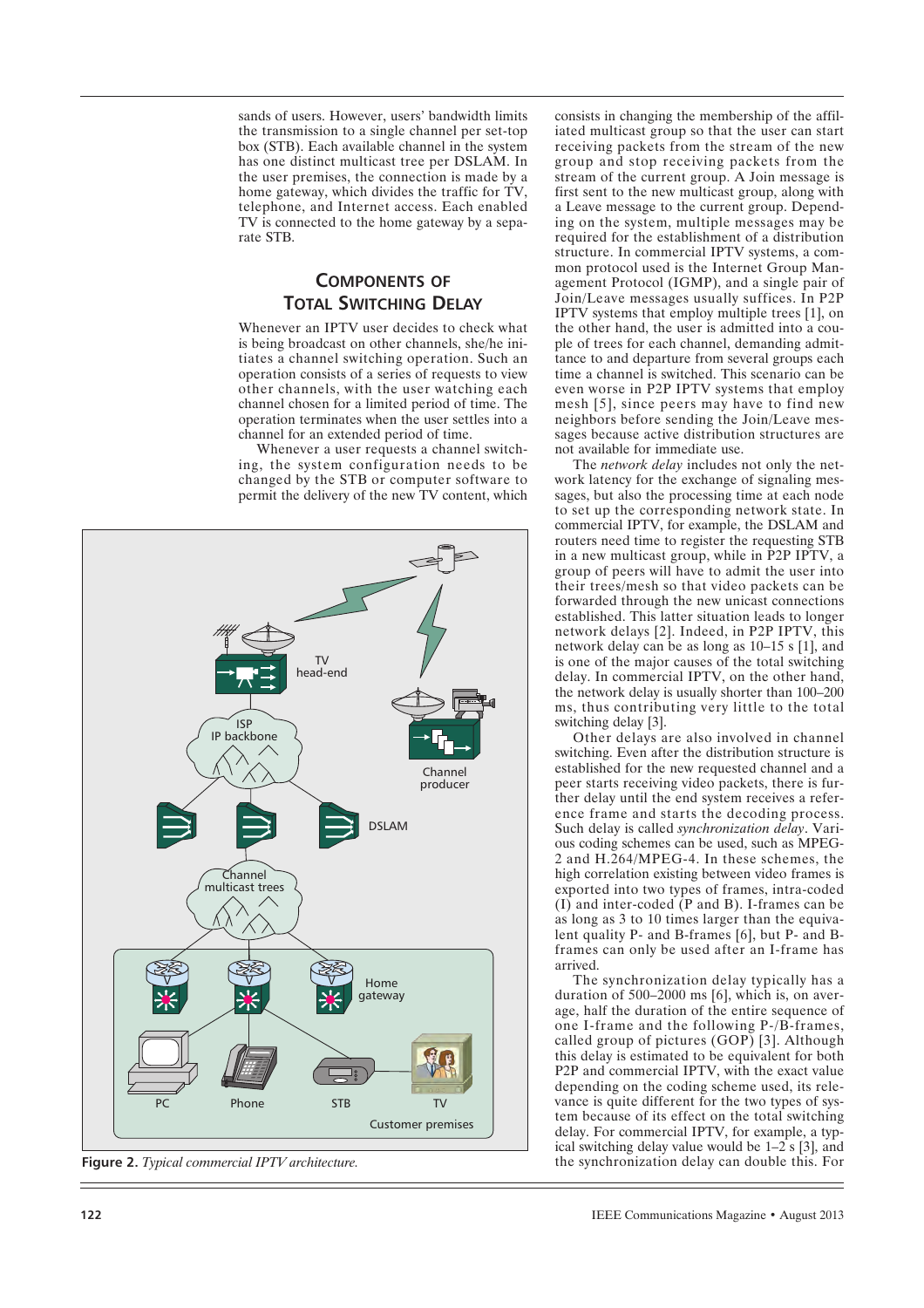

*Each available channel in the system has one distinct multicast tree per DSLAM. In the user premises, the connection is made by a home gateway, which divides the traffic for TV, telephone and Internet access. Each enabled TV is connected to the home gateway by a separate STB.*

**Figure 3.** *Delay components involved in a channel switching request.*

P2P IPTV, however, the total switching delay can be as long as 20–30 s [1], with the synchronization delay increasing only about 10 percent.

Further delay arises from buffering video frames after the arrival of the first I-frame, which is called *buffering delay*. This buffering is designed to help overcome the problems caused by the unavailability of content. There are several things that could cause such unavailability of data, including network jitter, packet reordering, and especially peer churn, given that for this reason peers can suddenly become unreachable. The buffering delay is quite significant for both P2P and commercial IPTV systems. In P2P IPTV systems, this delay can be as long as 10–15 s [1], whereas in commercial IPTV systems, typical values are 1–2 s [3].

Figure 3 shows the three components of delay involved in a channel switching request.

# **SELECTION OF CHANNEL SWITCHING SCHEMES**

Several schemes for reducing the various components of the total switching delay in IPTV systems have been proposed. They differ according to the components addressed, and fall into four main groups. Two of these groups comprise schemes that try to reduce a single delay component, the first one acting on the network delay [5, 7] and the second one on the synchronization delay [6]. The third group is composed by schemes that counteract both the synchronization and buffering delays [8, 9], which is done by the employment of proxy servers with boost streams [3]. The fourth group is formed by prejoin schemes, which aim to reduce the total delay by counteracting all delay components [2, 3, 10–15]. It involves transmitting in advance those channels most likely to be requested at the time of the next channel switching, since these are generally more effective.

The next two schemes described try to reduce the network delay. In P2P mesh networks, peers maintain information about neighbors on the overlay of the watched channel, as well as about neighbors on the overlays of those channels most likely to be switched to. This selection involves channels that exhibit videos of the same genre as that of the watched one, since on average 76 percent of channel switchingss occur to watch videos of the same genre. Neighbors are requested to provide information on peers watching all other channels who are at most a certain distance apart on the mesh network. Although such a switching scheme [5] allows roughly 70 percent of channel switchingss to be faster due to neighbors' support, one major drawback is that it is specific to P2P mesh systems, which usually imply longer startup delays than those experienced in P2P multiple tree systems [1].

For commercial IPTV networks that employ multicast, the IGMP Join message to the multicast group of the channel being requested is sent previous to the IGMP Leave message to the multicast group of the watched channel. This switching scheme [7], however, does not necessarily reduce startup delays, probably due to the short time interval  $(20-200 \text{ ms})$  between these two messages.

One channel switching scheme to decrease the synchronization delay was proposed in [6]. This scheme exploits a secondary sequence of low-quality I-frames in the main stream. Since these I-frames are considerably smaller than the regular I-frames of the main stream, they can be transmitted more frequently. Since the decoder at the destination can use any I-frame that arrives first, whether regular or of low quality,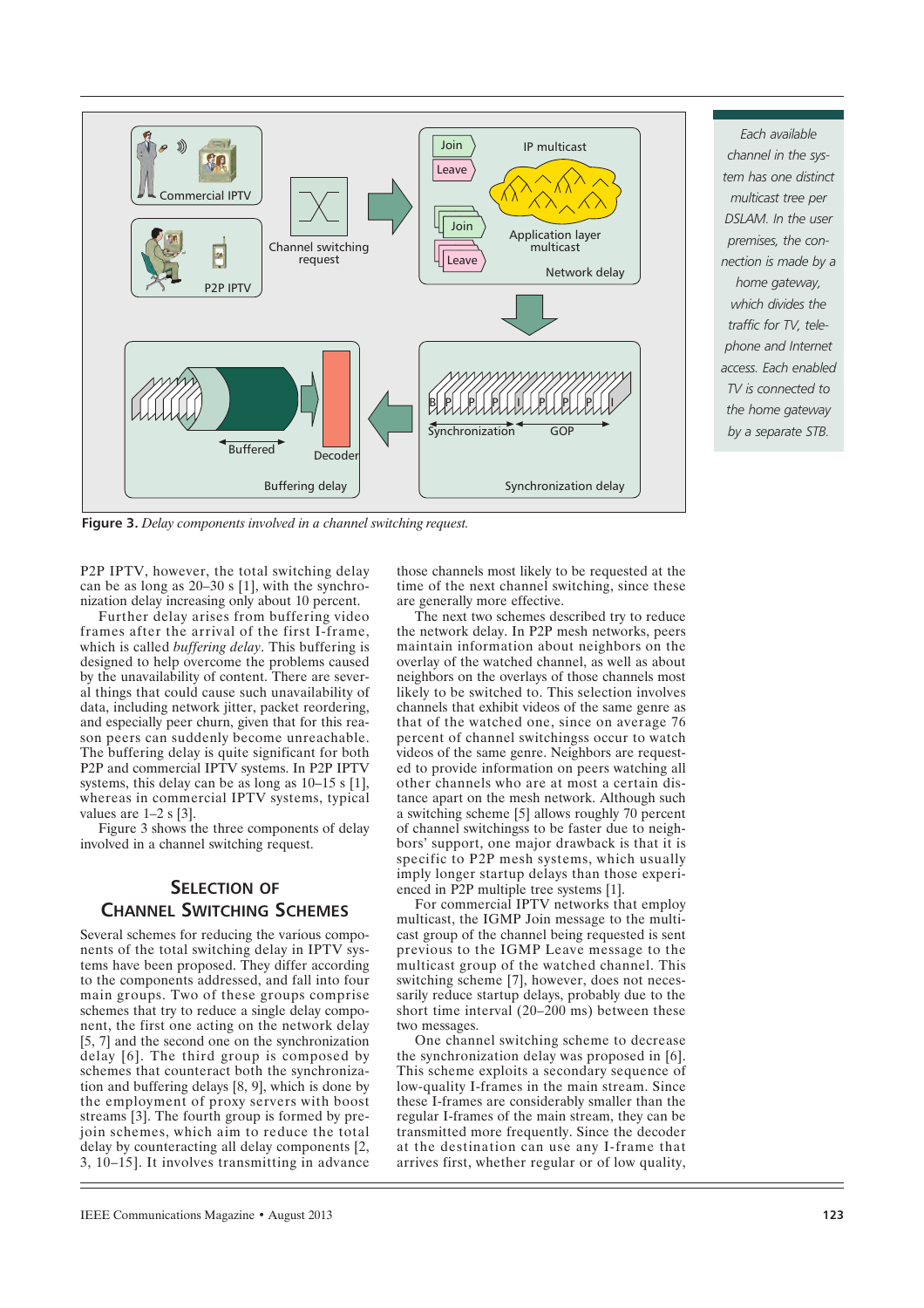*All the pre-join schemes discussed assume that the user bandwidth is large enough to simultaneously receive multiple streams in full quality, although this is not realistic. Other schemes do, however, consider the more realistic use of low-quality streams.*

the frequency of regular I-frames can be reduced, thus compensating for the additional bandwidth required by the secondary substream. The use of low-quality I-frames results in a short transitional period of lower video quality. Nevertheless, this visual impact is considered low, since the human visual system takes some time to adjust to a new visual scene.

The next two schemes employ proxy servers with boost streams to reduce both the synchronization and buffering delays. The scheme in [8] uses additional multicast groups to deliver streams with a minimum quality for each channel. These streams are generated by recoding the original MPEG-4 stream with a lower bit rate, thus demanding roughly 50 percent of the original bandwidth. A user request for a new channel leads to admission into both multicast groups of the requested channel, one carrying the minimum quality stream and the other the full quality stream. Both synchronization and buffering delays are reduced, since the minimum quality stream demands less bandwidth and carries encoded I-frames only. One disadvantage of this scheme is the 50 percent I/O overhead imposed on servers for each channel with at least one user surfing. Moreover, all channels must be encoded with both minimum and regular quality.

Another variant of this type of scheme is the transmission of minimum quality streams to provide previews of other channels [9]. In this case, streams of the most previewed channels are prefetched, and their key MPEG frames (I and P) are buffered. The set of low-quality channels to be transmitted redundantly is chosen based on statistics sent periodically by the STBs. One disadvantage of this scheme is that it assumes that all users in a certain locality are likely to have a common subset of preferred channels, which is not always true. Other disadvantages are the extra processing overhead incurred by those channels previewed but never requested, and the overhead for recoding all the previewed channels.

All the schemes described next are of the pre-join type. The various pre-join schemes were designed to reduce the time necessary to hook up with a new channel in general. Most of them involve some sort of prediction about which new channels are likely to be visited in surfing or selected for watching. One way of reducing all delay components is the use of a home gateway as a local IGMP proxy, ensuring that at each channel switching the user is admitted into the multicast groups of the channels adjacent to the requested one so that switchings to those channels will be performed immediately if actually requested [10]. Adjacent channels are identified by following the navigation pattern of users, and these are registered in local tables at the IGMP proxy. One disadvantage of this scheme is the lack of support for switching to non-adjacent channels (nonlinear switchings).

An extension of the previous scheme is available to provide support for nonlinear switchings. In this scheme, expected random channels are pre-joined in addition to the adjacent ones [11]. The list of channels expected to be requested is provided by a rating server, which compiles relevant statistics from the channel switching information received from all STBs. The algorithm for compiling the expected channel list from the channel statistics, however, was not provided in [11]. In this scheme, no home gateway acting as IGMP proxy is employed, since the STBs themselves are responsible for joining and leaving the redundant channels. This approach has some drawbacks, such as the need to change the STB software and the impossibility of two or more STBs being installed in the same residence to share the redundant channels through a single home gateway.

Another approach is to select the redundant channels based on users' channel surfing behavior and program preferences [12]. In this case, surfing behavior is extracted from the pattern of use of the remote controller, which includes up/down channels (by pressing the up/down buttons), previous channel (by pressing the toggle button), next preset channel (by pressing the preset favorite button), and random channel (by pressing the number buttons). Information about program preference is obtained from the personalized recommendation system for the electronic program guide (EPG) often installed in STBs [12]. This scheme produces a slightly higher hit ratio and lower bandwidth consumption than do those schemes proposed in [10, 11].

In the scheme in [13], adjacent channels are pre-joined only during surfing periods in order to reduce bandwidth consumption. As a consequence, the first request of a channel switching operation cannot be served immediately, since the streams of the redundant channels are not immediately available. Nevertheless, this scheme can still reduce on average 45 percent of the number of channel switching requests with delay. Although the average bandwidth consumption of this scheme is low, the impact of channel switching operations on other network applications due to a bursty demand for bandwidth has not been assessed.

Other strategies are also available for advanced selection of the redundant channels. In the scheme in [3], selections based on popular channels and user behavior can also be prejoined, but again during surfing periods only. However, the possibilities of these options have not outperformed the original scheme.

All the pre-join schemes discussed assume that the user bandwidth is large enough to simultaneously receive multiple streams in full quality, although this is not realistic. Other schemes do, however, consider the more realistic use of low-quality streams. One option is the scheme in [14], which employs an extension of H.264/AVC video coding, called scalable video coding (SVC), to generate layered coding streams, thus enabling pre-joining of multiple channels with minimum quality. During surfing periods, only the base layers are used, while during watching periods, both base and enhancement layers are used to deliver a single channel in full quality. The selection of the redundant channels to be transmitted during surfing periods is based on two different strategies: adjacent channels and recently watched ones. Although this approach decreases bandwidth consumption due to the use of SVC, the first request of a channel switch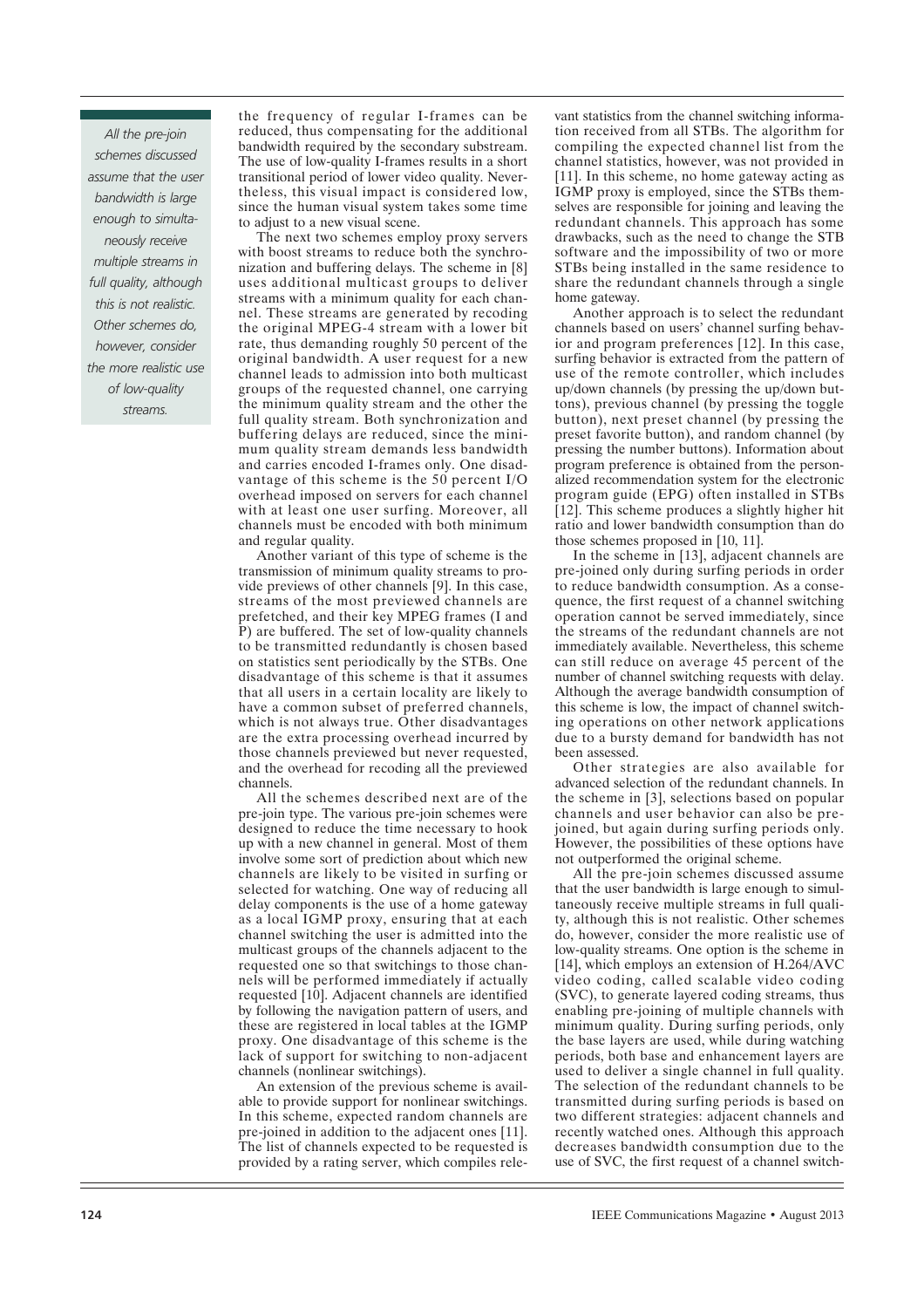ing operation cannot be immediate, since the streams of the redundant channels are not immediately available.

In an attempt to address the first request of a channel switching operation, the scheme in [15] proposes the pre-join of a small number of channels with minimum quality during watching periods, in addition to the watched channel in full quality. During surfing periods, only channels with minimum quality are pre-joined, as in [14]. The most efficient number of channels to be pre-joined, during both surfing and watching periods, can be determined on the basis of channel switching delays and bandwidth requirements. Later work demonstrated this idea of minimum quality streams during watching periods with a method for the selection of the redundant channels based on the buttons pushed recently and the individual channel preferences of users, as proposed in [12].

The pre-join schemes recently proposed in [2] are designed for P2P IPTV systems. They employ MDC to generate substreams with minimum quality for each channel, which are transmitted to users via multiple distribution trees. By combining a set of substreams, these schemes can pre-join multiple channels with minimum quality. Moreover, a single channel in full quality is received with multiple descriptions of the same stream. One advantage of MDC is that the final quality of the reassembled stream is proportional to the number of descriptions received. As a result, the schemes in [2] do not impose any overhead for recoding the streams to obtain the minimum quality ones, different from the schemes in [8, 9]. Besides that, while the schemes in [14, 15] can use only the base layers from the H.264/AVC to provide the streams with minimum quality, the schemes in [2] can use any MDC description, since all are equally important. An additional advantage of the schemes using MDC is that the loss of a subset of the descriptions does not compromise the reassembly of the original stream, as would be the case with layered coding. Thus, the employment of MDC and multiple distribution trees leads to a reduction in network utilization. Furthermore, it facilitates the adjustment of stream quality according to the viewing state of the user as well as the bandwidth limitations.

These schemes define the viewing states of watching and browsing. In the watching state, the user bandwidth is employed primarily for the reception of the descriptions of the watched channel, while in the browsing state the bandwidth is used primarily for the reception of descriptions of different channels (i.e., streams with minimum quality from other channels). In order to enable the first request of a channel switching operation to be addressed, the schemes in [2] reserve, in the watching state, part of the user bandwidth for the reception of a reduced selection of minimum quality streams. Moreover, in the browsing state, part of the user bandwidth is also reserved for maintaining partial reception of the old channel. Thus, if the user returns to the old channel at the end of a channel switching operation, this channel will already be available with intermediate quality until full quality is



**Figure 4.** *Utilization of the user bandwidth in each viewing state for the prejoin schemes proposed in [2].*

restored. The utilization of the user bandwidth in each viewing state can be seen in Fig. 4. Three strategies are employed for selecting the redundant channels to be transmitted in advance: old channel, adjacent channels (as in [10, 13]), and popular channels (as in [3, 11]). These schemes ensure better usage of the user bandwidth and can provide either higher reception quality or greater channel diversity. Results show that they are capable of performing an average of 68 percent of all channel switchings instantaneously with only an average reduction of 19 percent of the overall stream quality.

Table 1 summarizes the main characteristics for all the surveyed schemes.

## **CONCLUSION**

This article has provided a brief survey of various channel switching schemes for IPTV systems. The problem of reducing startup delays, especially during channel switchings, has received a lot of attention and presents a major challenge in IPTV systems. Although users expect to be able to switch channels quickly, such functionality is not easily provided in IPTV systems. One of the reasons is that due to bandwidth limitations, only a portion of the broadcast content can be transmitted to the users. As a result, each time the user switches channels she/he must leave a distribution structure and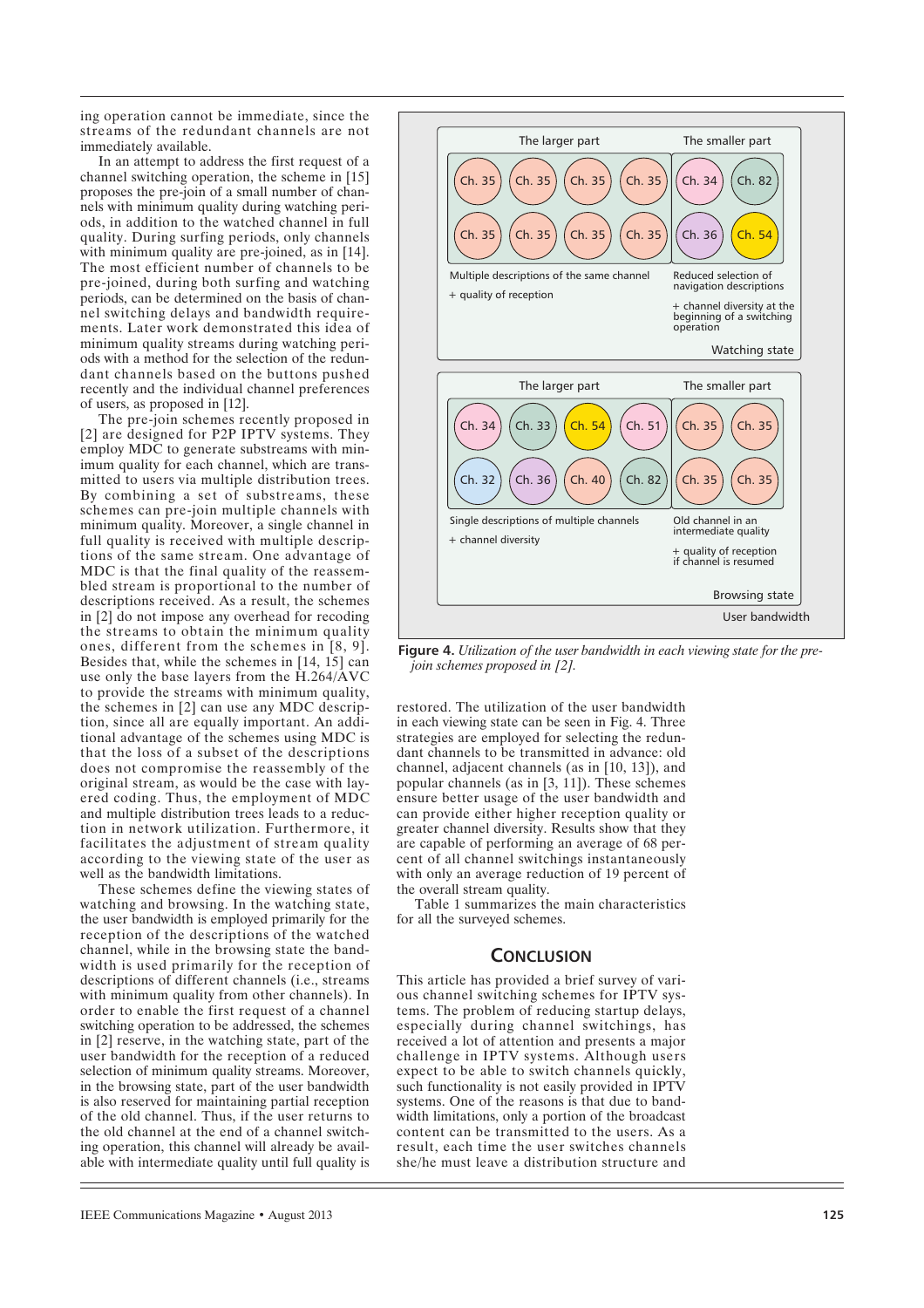| <b>Schemes</b>              | <b>Delay</b><br>component      | <b>IPTV</b><br>architecture | Video coding           | <b>First switching</b><br>reg. addressed | <b>Streams with</b><br>min. quality | <b>Multiple</b><br>view. states | <b>Strategies for prediction</b><br>of next channels   |
|-----------------------------|--------------------------------|-----------------------------|------------------------|------------------------------------------|-------------------------------------|---------------------------------|--------------------------------------------------------|
| Chen et al. [5]             | <b>Network</b>                 | P <sub>2</sub> P            | <b>MPEG/H.264</b>      | Yes                                      | <b>No</b>                           | <b>No</b>                       | Same genre as watched                                  |
| Sarni et al. [7]            | <b>Network</b>                 | Commercial                  | <b>MPEG/H.264</b>      | Yes                                      | <b>No</b>                           | <b>No</b>                       |                                                        |
| Boyce et al. [6]            | Synchronization                | Commercial<br>$+$ P2P       | <b>MPEG/H.264</b>      | Yes                                      | Yes                                 | <b>No</b>                       |                                                        |
| Banodkar et al. [8]         | Synchronization<br>+ buffering | Commercial                  | <b>MPEG/H.264</b>      | Yes                                      | Yes                                 | <b>No</b>                       |                                                        |
| Mandal et al. [9]           | Synchronization<br>+ buffering | Commercial                  | <b>MPEG/H.264</b>      | Yes                                      | Yes                                 | <b>No</b>                       | Set-top box statistics/user<br>locality/most previewed |
| Cho et al. [10]             | All                            | Commercial                  | <b>MPEG/H.264</b>      | Yes                                      | <b>No</b>                           | <b>No</b>                       | Adjacent                                               |
| Lee 2007 et al.<br>$[11]$   | All                            | Commercial                  | <b>MPEG/H.264</b>      | Yes                                      | <b>No</b>                           | <b>No</b>                       | Adjacent/expected list                                 |
| Kim et al. [12]             | All                            | Commercial                  | <b>MPEG/H.264</b>      | Yes                                      | <b>No</b>                           | <b>No</b>                       | Surfing patterns/channel<br>preferences                |
| Ramos 2010 et al.<br>$[13]$ | All                            | Commercial                  | <b>MPEG/H.264</b>      | <b>No</b>                                | <b>No</b>                           | Yes                             | Adjacent                                               |
| Ramos 2011 et al.<br>$[3]$  | All                            | Commercial                  | <b>MPEG/H.264</b>      | <b>No</b>                                | <b>No</b>                           | Yes                             | Adjacent/popular/user<br>behavior                      |
| Lee 2008 et al.<br>[14]     | All                            | Commercial                  | <b>SVC (H.264/AVC)</b> | <b>No</b>                                | Yes                                 | Yes                             | Adjacent/recently watched                              |
| Lee 2010 et al.<br>$[15]$   | All                            | Commercial                  | <b>SVC (H.264/AVC)</b> | Yes                                      | Yes                                 | Yes                             | Surfing patterns/channel<br>preferences                |
| Manzato et al. [2]          | All                            | P <sub>2</sub> P            | <b>MDC</b>             | Yes                                      | Yes                                 | Yes                             | Adjacent/popular/old<br>channel                        |

**Table 1.** *Channel switching schemes and main characteristics.*

join another, which causes network delay. Another reason is the need for buffering, especially in P2P IPTV systems, so that the problems arising from network bandwidth fluctuations and connection failures can be avoided. A third reason is the digital encoding of video streams, which induces the synchronization delay.

While some of the schemes surveyed try to reduce a single delay component, either that of the network or of the synchronization, others act simultaneously on both the synchronization and buffering delays. The pre-join schemes are among the most effective approaches, since they aim at reducing the total delay by acting on all delay components. Moreover, although the number of existing schemes for P2P IPTV is still limited, those surveyed do act on the most significant delay components for this type of architecture: the network and buffering delays.

One interesting property of channel switching schemes is the existence of multiple viewing states, since the user bandwidth can be exploited differently depending on the user state. For instance, a user initiating a channel switching operation is likely to make a couple of further requests before starting to watch another channel; thus, greater channel diversity can be offered instead of a high stream quality in the surfing state. Moreover, some schemes are designed to pre-join the redundant channels during the surfing state only, which can save some bandwidth.

Another interesting property is the existence of minimum quality streams. Regardless of the coding scheme employed, this option makes better utilization of user bandwidth. For instance, in a pre-join scheme, since the number of redundant channels is limited by the user bandwidth, greater channel diversity can be offered by using these low quality streams. The coding scheme is another important property for obtaining the minimum quality streams. Having to encode the video streams with both minimum and regular qualities incurs in extra overheads, besides not being at all practical.

Finally, among all the existing strategies for predicting the next channels that will be requested, the adjacent one seems to be the most efficient, given that roughly 60 percent of all channel switchings involve sequential channels [2]. Moreover, the combination of multiple strategies can be profitable in the design of a channel switching scheme.

#### **REFERENCES**

- [1] D. A. G. Manzato and N. L. S. da Fonseca, "Peer-to-Peer IPTV Services," *Proc. 2nd IEEE Wksp. Enabling the Future Service-Oriented Internet*, Nov. 2008.
- [2] —, "Providing Fast Channel Switching in P2P IPTV Systems," *IEEE JSAC*, 2012 Special Issue on Emerging Technologies in Communications (2012 JSAC-SI-ET), Dec. 2012.
- [3] F. M. V. Ramos *et al.*, "Reducing Channel Change Delay in IPTV by Predictive Pre-joining of TV Channels," *Signal Processing: Image Commun.*, vol. 26, no. 7, 2011, http://www.sciencedirect.com/science/article/pii/S09235 96511000257, pp. 400–12.
- [4] M. Z. Ahmad *et al.*, "Prediction-Based Channel Zapping Latency Reduction Techniques for IPTV Systems A Survey," *Proc. Int'l. Conf. Emerging Technologies '09*, Oct. 2009, pp. 466–70.